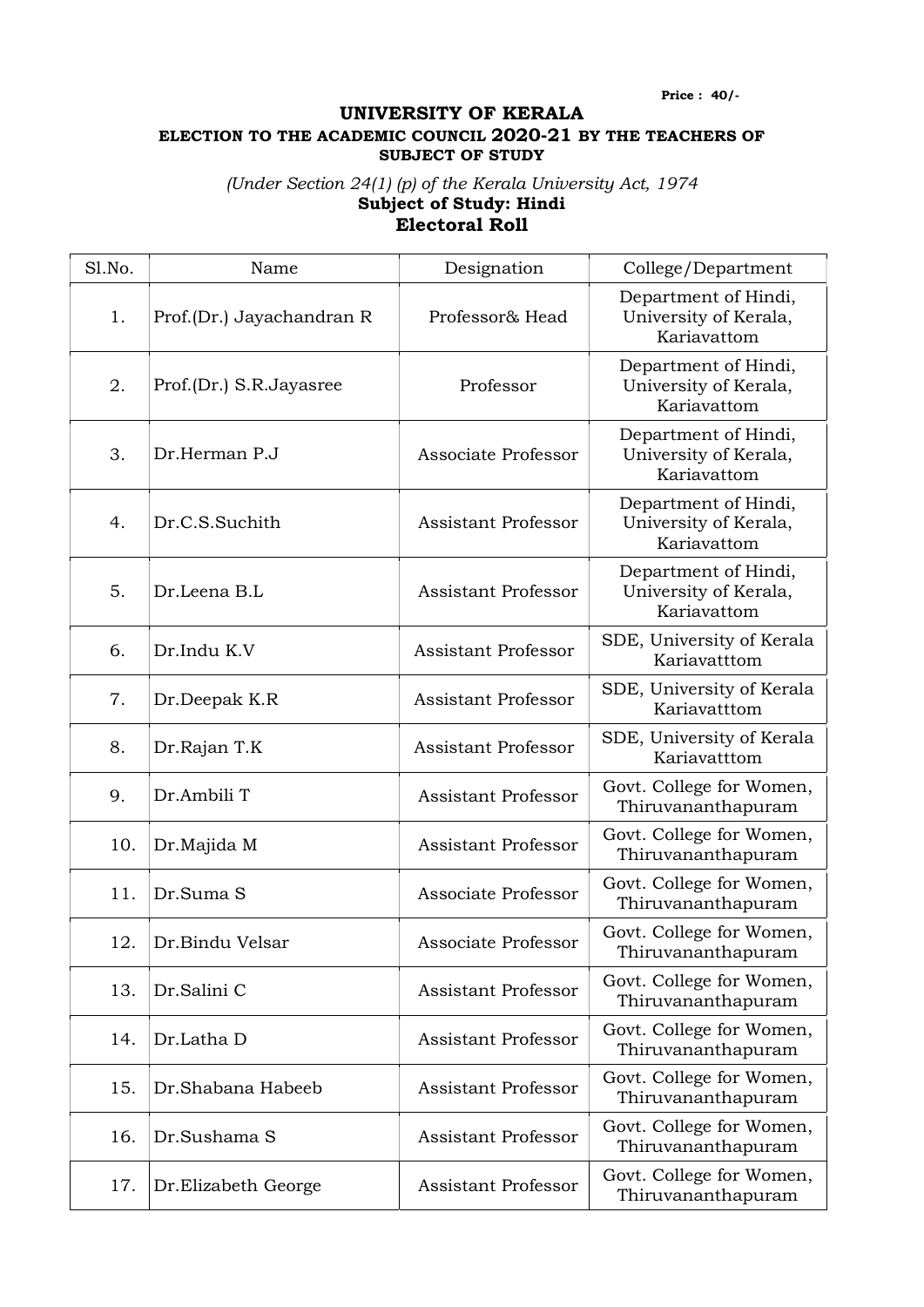| 18. | Dr.Nimmy A.A           | <b>Assistant Professor</b> | Govt. College for Women,<br>Thiruvananthapuram                           |
|-----|------------------------|----------------------------|--------------------------------------------------------------------------|
| 19. | Dr.Jyothi N            | Associate Professor        | Govt. College for Women,<br>Thiruvananthapuram                           |
| 20. | Dr.Preetha Remani T.E  | Associate Professor        | Govt. College for Women,<br>Thiruvananthapuram                           |
| 21. | Dr.Ganesh M            | Associate Professor        | Govt Arts College,<br>Thiruvananthapuram                                 |
| 22. | <b>B</b> Asok          | Associate Professor        | University College<br>Thiruvananthapuram                                 |
| 23. | Jayakrishnan. J        | Associate Professor        | University College<br>Thiruvananthapuram                                 |
| 24. | Dr. Sudha, A. S.       | Associate Professor        | University College<br>Thiruvananthapuram                                 |
| 25. | Dr. Sheelakumari. L    | Associate Professor        | University College<br>Thiruvananthapuram                                 |
| 26. | Dr. S. Sunil Kumar     | Assistant Professor        | University College<br>Thiruvananthapuram                                 |
| 27. | Dr. S. R. Sreekala     | <b>Assistant Professor</b> | University College<br>Thiruvananthapuram                                 |
| 28. | Dr. Manju Ramachandran | Associate Professor        | University College<br>Thiruvananthapuram                                 |
| 29. | Sujith N Thampi        | <b>Assistant Professor</b> | University College<br>Thiruvananthapuram                                 |
| 30. | Dr. Jayasree. O        | <b>Assistant Professor</b> | University College<br>Thiruvananthapuram                                 |
| 31. | Dr. Rathee. D          | Assistant Professor        | University College<br>Thiruvananthapuram                                 |
| 32. | Dr.Rajeev R            | <b>Assistant Professor</b> | University College<br>Thiruvananthapuram                                 |
| 33. | Dr.Sheminas T S        | Assistant Professor        | University College<br>Thiruvananthapuram                                 |
| 34. | Dr.Prakash A           | Associate Professor        | Government College,<br>Kariavattom                                       |
| 35. | Dr.Manoj N             | Associate Professor        | Govt. Sanskrit College,<br>Thiruvananthapuram                            |
| 36. | Dr.Shamli M.M          | Associate Professor        | Government College,<br>Nedumangad                                        |
| 37. | Dr.Dhanya B            | <b>Assistant Professor</b> | Government College,<br>Attingal                                          |
| 38. | Dr.Pradeepa Kumari R   | <b>Assistant Professor</b> | Govt KNM Arts & Science<br>College, Kanjiramkulam,<br>Thiruvananthapuram |
| 39. | Dr.Jayasree P          | Principal                  | HHMSPB NSS College for<br>Women Neeramankara                             |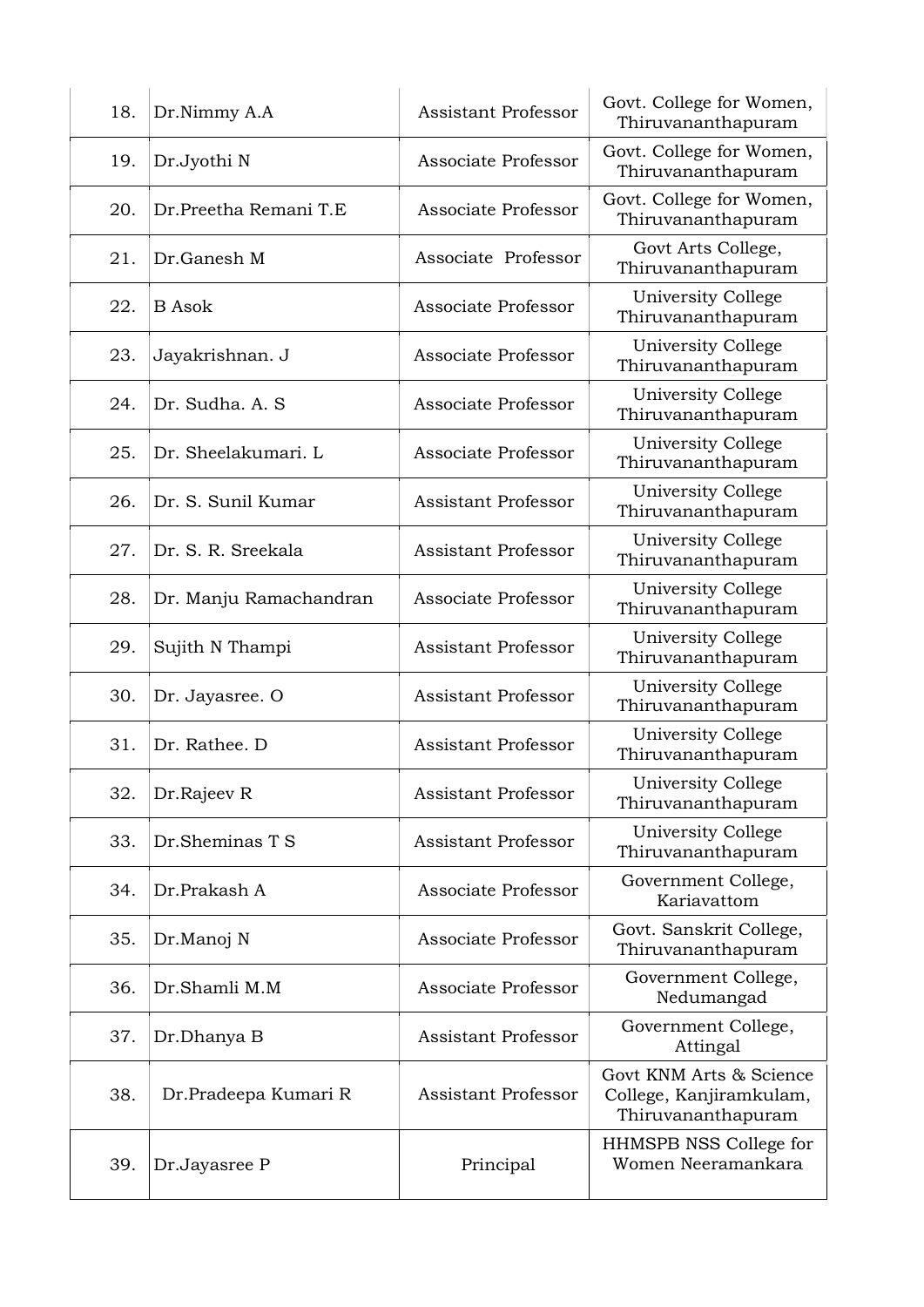| 40. | Dr. Asha, S. Nair   | <b>Assistant Professor</b> | HHMSPB NSS College for<br>Women Neeramankara                           |
|-----|---------------------|----------------------------|------------------------------------------------------------------------|
| 41. | Dr. Maheswari.S     | <b>Assistant Professor</b> | HHMSPB NSS College for<br>Women Neeramankara                           |
| 42. | Dr. Smitha.R.Nair   | <b>Assistant Professor</b> | HHMSPB NSS College for<br>Women Neeramankara                           |
| 43. | Dr. Jayasree. K     | <b>Assistant Professor</b> | HHMSPB NSS College for<br>Women Neeramankara                           |
| 44. | Dr.Girija D         | Associate Professor        | Mahatma Gandhi college,<br>Thiruvananthapuram                          |
| 45. | Dr.Jayasree B       | Associate Professor        | Mahatma Gandhi college,<br>Thiruvananthapuram                          |
| 46. | Dr.Sreedevi T       | Associate Professor        | Mahatma Gandhi college,<br>Thiruvananthapuram                          |
| 47. | Dr.K.P.Ushakumari   | Associate Professor        | Mahatma Gandhi college,<br>Thiruvananthapuram                          |
| 48. | Dr.Lekha S.Nair     | Associate Professor        | Mahatma Gandhi college,<br>Thiruvananthapuram                          |
| 49. | Dr.K.Jayakumari     | Associate Professor        | Mahatma Gandhi college,<br>Thiruvananthapuram                          |
| 50. | Dr.Gayathry N       | <b>Assistant Professor</b> | Mahatma Gandhi college,<br>Thiruvananthapuram                          |
| 51. | Dr.Rajesh Kumar R   | <b>Assistant Professor</b> | Mahatma Gandhi college,<br>Thiruvananthapuram                          |
| 52. | Dr.Anoopa Krishnan  | <b>Assistant Professor</b> | Mahatma Gandhi college,<br>Thiruvananthapuram                          |
| 53. | Dr. Kala. M         | <b>Assistant Professor</b> | Mar Ivanios College,<br>Nalanchira,<br>Thiruvananthapuram              |
| 54. | Dr Sajith S J Sasi  | <b>Assistant Professor</b> | Sree Narayana College,<br>Sivagiri, Varkala                            |
| 55. | Dr.Sheela R.S       | Associate Professor        | Sree Narayana College,<br>Chempazhanthy                                |
| 56. | Dr. Susmitha O. V   | <b>Assistant Professor</b> | VTM NSS College<br>Dhanuvachapuram                                     |
| 57. | Dr.Reeja R.S        | <b>Assistant Professor</b> | Christian College,<br>Kattakkada                                       |
| 58. | Dr.R.Roshni         | <b>Assistant Professor</b> | Iqbal college, Peringamala                                             |
| 59. | Ashakumar           |                            | Mannaniya college of Arts<br>& Science, Pangode,<br>Thiruvananthapuram |
| 60. | Dr.Gopakumar G      | <b>Assistant Professor</b> | Baby John Memorial Govt<br>College, Chavara                            |
| 61. | Dr.Satheesh Kumar G | Associate Professor        | Fatima Mata National<br>College, Kollam                                |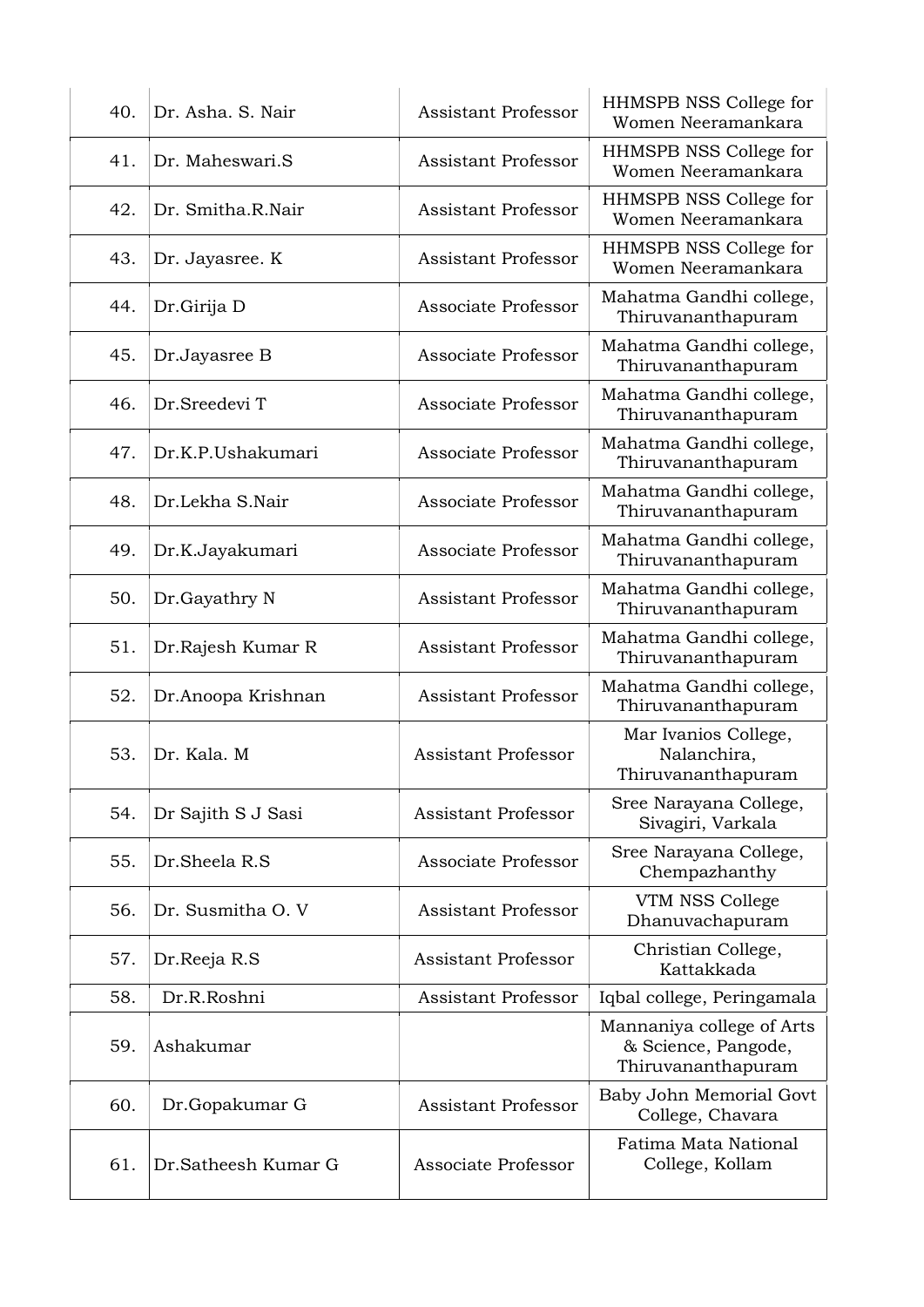| 62. | Dr.Dhanya L                | <b>Assistant Professor</b> | K.S.M.D.B College<br>Sasthamcotta                |
|-----|----------------------------|----------------------------|--------------------------------------------------|
| 63. | Dr.Jayasree S.T            | Assistant Professor        | K.S.M.D.B College<br>Sasthamcotta                |
| 64. | Dr.Bincymol C G            | <b>Assistant Professor</b> | St.Stephen's College<br>Pathanapuram             |
| 65. | Dr.B.R.Sreeja              | <b>Assistant Professor</b> | NSS College Nilamel                              |
| 66. | Dr.Manju A                 |                            | Sree Narayana College for<br>Women, Kollam       |
| 67. | Dr.Sheeba M.R              |                            | Sree Narayana College for<br>Women, Kollam       |
| 68. | Reshma S                   |                            | Sree Narayana College for<br>Women, Kollam       |
| 69. | Veena J                    |                            | Sree Narayana College for<br>Women, Kollam       |
| 70. | Dr. P G Sasikala           | Associate Professor        | S N College, Kollam                              |
| 71. | Dr. Shaji N                | Assistant Professor        | S N College, Kollam                              |
| 72. | Dr Mahesh S                | Assistant Professor        | S N College, Kollam                              |
| 73. | Dr. Bindhukala P N         | Assistant Professor        | S N College, Kollam                              |
| 74. | Dr. Sreechithra V S        | <b>Assistant Professor</b> | S N College, Kollam                              |
| 75. | Dr.Shiny Mathews           | Assistant Professor        | SN College, Punalur.                             |
| 76. | Dr.K.S Beena               | <b>Assistant Professor</b> | MMNSS College, Kottiyam                          |
| 77. | Dr.C.S.Subhash Chandran    | <b>Assistant Professor</b> | Sree Narayana College,<br>Chathannur             |
| 78. | G.Thomas                   | Associate Professor        | Bishop Moore College,<br>Mavelikkara             |
| 79. | Dr.S.Syamkumar             | <b>Assistant Professor</b> | Bishop Moore College,<br>Mavelikkara             |
| 80. | Rajalekshmi C              | <b>Assistant Professor</b> | MSM College,<br>Kayamkulam                       |
| 81. | Dr.Anjali N                | Assistant Professor        | NSS College, Cherthala                           |
| 82. | Dr.K.R.Lavanya             | <b>Assistant Professor</b> | Sree Narayana College,<br>Cherthala              |
| 83. | Dr.J.Veena                 | Assistant Professor        | SD College, Alappuzha                            |
| 84. | Dr.Jyothisree Balakrishnan | <b>Assistant Professor</b> | SD College, Alappuzha                            |
| 85. | Dr.Poornima R              | <b>Assistant Professor</b> | SD College, Alappuzha                            |
| 86. | Dr.Sanjayan P              | <b>Assistant Professor</b> | SD College, Alappuzha                            |
| 87. | Dr.Seena Kurian            | <b>Assistant Professor</b> | St. Michael's College,<br>Cherthala              |
| 88. | Mini R.                    | Associate Professor        | TK Madhava Memorial<br>College, Nangiarkulangara |
| 89. | Dr.Remya L                 | <b>Assistant Professor</b> | Sree Ayyappa College,<br>Eramallikkara           |